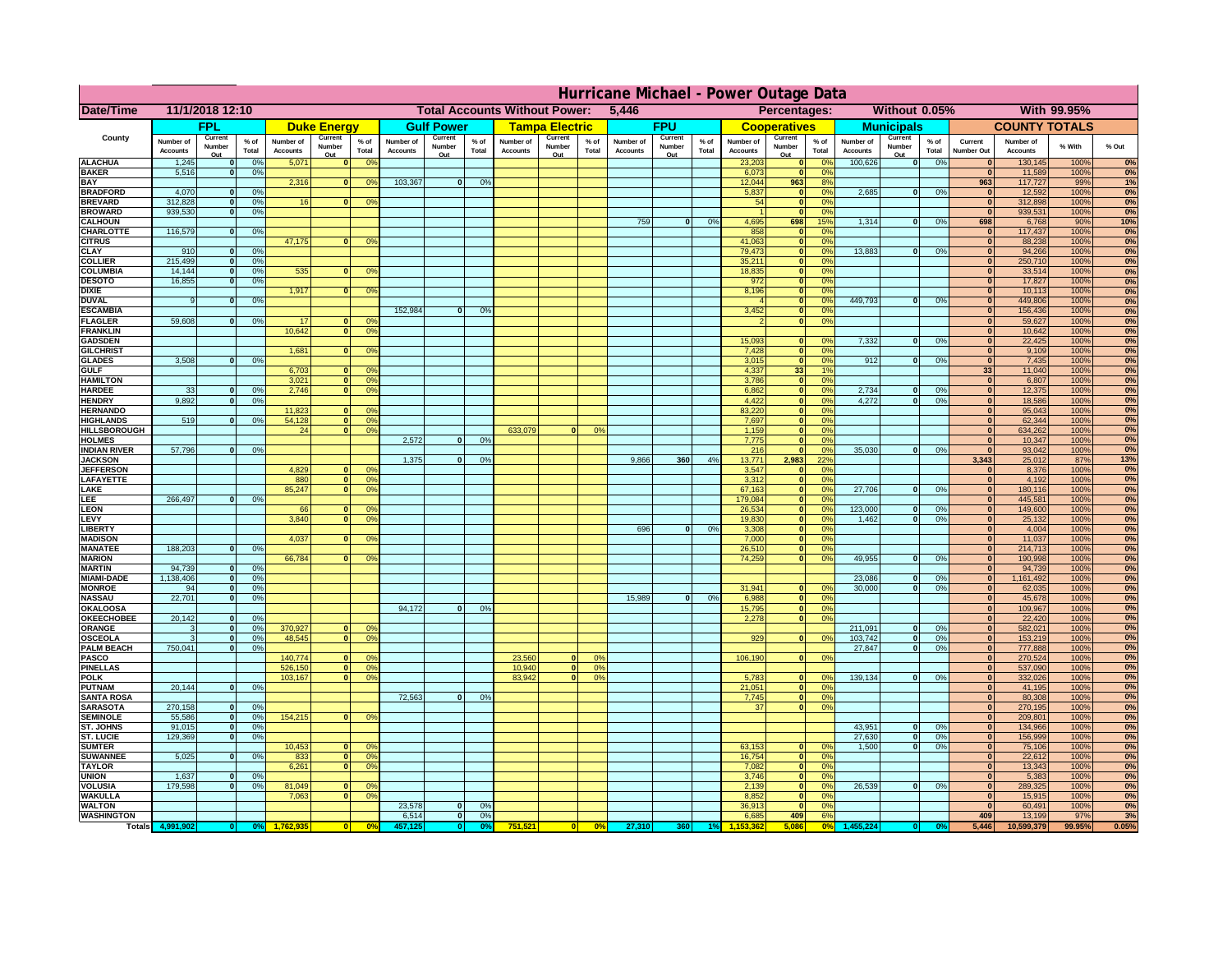# 11/1/2018 12:11 PM Hurricane Michael

| <b>Power Provider</b>                   | <b>County</b>       | <b>Number of Customers</b> | <b>Current Number Out</b> | <b>Outage Percentage</b> | <b>Estimated Restore Time</b> |
|-----------------------------------------|---------------------|----------------------------|---------------------------|--------------------------|-------------------------------|
| West Florida Electric Cooperative, Inc. | <b>JACKSON</b>      | 13,723                     | 2,940                     | 21.42%                   | >5 days                       |
|                                         |                     |                            |                           |                          |                               |
| Gulf Coast Electric Cooperative, Inc.   | BAY                 | 12,044                     | 963                       | 8.00%                    | >5 days                       |
| West Florida Electric Cooperative, Inc. | CALHOUN             | 2,852                      | 652                       | 22.86%                   | >5 days                       |
| Florida Public Utilities Corporation    | <b>JACKSON</b>      | 9,866                      | 360                       | 3.65%                    | 72                            |
| West Florida Electric Cooperative, Inc. | <b>WASHINGTON</b>   | 4,260                      | 341                       | 8.00%                    | >5 days                       |
| Gulf Coast Electric Cooperative, Inc.   | WASHINGTON          | 2,425                      | 68                        | 2.80%                    | >5 days                       |
| Gulf Coast Electric Cooperative, Inc.   | <b>CALHOUN</b>      | 1,843                      | 46                        | 2.50%                    | >5 days                       |
| Gulf Coast Electric Cooperative, Inc.   | <b>JACKSON</b>      | 48                         | 43                        | 89.58%                   | >5 days                       |
| Gulf Coast Electric Cooperative, Inc.   | <b>GULF</b>         | 4,337                      | 33                        | 0.76%                    | >5 days                       |
| Central Florida Electric Cooperative    | <b>ALACHUA</b>      | 875                        | 0                         | 0.00%                    | TBD                           |
| Central Florida Electric Cooperative    |                     |                            | $\pmb{0}$                 |                          | <b>TBD</b>                    |
|                                         | <b>DIXIE</b>        | 7,595                      |                           | 0.00%                    |                               |
| Central Florida Electric Cooperative    | <b>GILCHRIST</b>    | 7,424                      | 0                         | 0.00%                    | Restored                      |
| Central Florida Electric Cooperative    | LAFAYETTE           | 9                          | $\mathbf 0$               | 0.00%                    | TBD                           |
| Central Florida Electric Cooperative    | LEVY                | 17,513                     | 0                         | 0.00%                    | Restored                      |
| Central Florida Electric Cooperative    | <b>MARION</b>       | 9                          | $\pmb{0}$                 | 0.00%                    | TBD                           |
| Chattahoochee Electric                  | GADSDEN             | 1,173                      | 0                         | 0.00%                    | Restored                      |
| Choctawhatchee Electric Cooperative     | <b>HOLMES</b>       | 293                        | $\pmb{0}$                 | 0.00%                    | Restored                      |
| Choctawhatchee Electric Cooperative     | <b>OKALOOSA</b>     | 15,795                     | 0                         | 0.00%                    | Restored                      |
| Choctawhatchee Electric Cooperative     | <b>SANTA ROSA</b>   | 201                        | $\pmb{0}$                 | 0.00%                    | Restored                      |
|                                         |                     |                            |                           |                          |                               |
| Choctawhatchee Electric Cooperative     | <b>WALTON</b>       | 36,812                     | $\mathbf 0$               | 0.00%                    | Restored                      |
| City of Alachua                         | <b>ALACHUA</b>      | 4,426                      | $\pmb{0}$                 | 0.00%                    | TBD                           |
| City of Bartow                          | POLK                | 11,790                     | $\mathbf 0$               | 0.00%                    | TBD                           |
| City of Blountstown                     | <b>CALHOUN</b>      | 1,314                      | $\mathbf 0$               | 0.00%                    | Restored                      |
| City of Bushnell                        | <b>SUMTER</b>       | 1,500                      | $\mathbf 0$               | 0.00%                    | <b>TBD</b>                    |
| City of Clewiston                       | <b>HENDRY</b>       | 4,272                      | $\mathbf 0$               | 0.00%                    | <b>TBD</b>                    |
| City of Fort Meade                      | <b>POLK</b>         | 2,379                      | $\mathbf 0$               | 0.00%                    | TBD                           |
|                                         | GADSDEN             |                            | $\mathbf 0$               | 0.00%                    |                               |
| City of Havana                          |                     | 1,391                      |                           |                          | Restored                      |
| City of Leesburg                        | LAKE                | 22,000                     | 0                         | 0.00%                    | <b>TBD</b>                    |
| City of Moore Haven                     | <b>GLADES</b>       | 912                        | $\mathbf 0$               | 0.00%                    | <b>TBD</b>                    |
| City of Mount Dora                      | LAKE                | 5,706                      | $\mathbf 0$               | 0.00%                    | TBD                           |
| City of Newberry                        | <b>ALACHUA</b>      | 1,727                      | $\mathbf 0$               | 0.00%                    | <b>TBD</b>                    |
| City of Quincy                          | GADSDEN             | 4,768                      | $\mathbf 0$               | 0.00%                    | Restored                      |
| City of Starke                          | <b>BRADFORD</b>     | 2,685                      | $\mathbf 0$               | 0.00%                    | <b>TBD</b>                    |
| City of Tallahassee                     | LEON                | 123,000                    | 0                         | 0.00%                    | Restored                      |
|                                         |                     |                            | $\pmb{0}$                 |                          | <b>TBD</b>                    |
| City of Vero Beach                      | <b>INDIAN RIVER</b> | 35,030                     |                           | 0.00%                    |                               |
| City of Wauchula                        | HARDEE              | 2,734                      | $\mathbf 0$               | 0.00%                    | TBD                           |
| City of Williston                       | LEVY                | 1,462                      | $\pmb{0}$                 | 0.00%                    | <b>TBD</b>                    |
| City of Winter Park                     | ORANGE              | 13,941                     | 0                         | 0.00%                    | <b>TBD</b>                    |
| Clay Electric Cooperative               | <b>ALACHUA</b>      | 22,328                     | $\mathbf 0$               | 0.00%                    | <b>TBD</b>                    |
| Clay Electric Cooperative               | <b>BAKER</b>        | 2,476                      | 0                         | 0.00%                    | TBD                           |
| Clay Electric Cooperative               | <b>BRADFORD</b>     | 5,837                      | $\pmb{0}$                 | 0.00%                    | <b>TBD</b>                    |
| Clay Electric Cooperative               | <b>CLAY</b>         | 79,473                     | 0                         | 0.00%                    | <b>TBD</b>                    |
|                                         | <b>COLUMBIA</b>     | 16,922                     | $\pmb{0}$                 | 0.00%                    | <b>TBD</b>                    |
| Clay Electric Cooperative               |                     |                            |                           |                          |                               |
| Clay Electric Cooperative               | <b>DUVAL</b>        | 4                          | 0                         | 0.00%                    | TBD                           |
| Clay Electric Cooperative               | <b>FLAGLER</b>      | $\overline{2}$             | $\pmb{0}$                 | 0.00%                    | <b>TBD</b>                    |
| Clay Electric Cooperative               | <b>GILCHRIST</b>    | $\overline{4}$             | 0                         | 0.00%                    | TBD                           |
| Clay Electric Cooperative               | LAKE                | 2,239                      | $\mathbf 0$               | 0.00%                    | <b>TBD</b>                    |
| Clay Electric Cooperative               | LEVY                | 712                        | $\mathbf 0$               | 0.00%                    | <b>TBD</b>                    |
| Clay Electric Cooperative               | <b>MARION</b>       | 16,301                     | $\pmb{0}$                 | 0.00%                    | <b>TBD</b>                    |
| Clay Electric Cooperative               | PUTNAM              | 21,051                     | 0                         | 0.00%                    | TBD                           |
| Clay Electric Cooperative               |                     |                            | $\mathbf 0$               |                          | <b>TBD</b>                    |
|                                         | SUWANNEE            | 5                          |                           | 0.00%                    |                               |
| Clay Electric Cooperative               | <b>UNION</b>        | 3,746                      | 0                         | 0.00%                    | TBD                           |
| Clay Electric Cooperative               | <b>VOLUSIA</b>      | 2,139                      | $\pmb{0}$                 | 0.00%                    | TBD                           |
| Duke Energy                             | <b>ALACHUA</b>      | 5,071                      | 0                         | 0.00%                    | Restored                      |
| <b>Duke Energy</b>                      | BAY                 | 2,316                      | $\pmb{0}$                 | 0.00%                    | TBD                           |
| Duke Energy                             | <b>BREVARD</b>      | 16                         | $\pmb{0}$                 | 0.00%                    | Restored                      |
| Duke Energy                             | <b>CITRUS</b>       | 47,175                     | $\pmb{0}$                 | 0.00%                    | Restored                      |
| Duke Energy                             | <b>COLUMBIA</b>     | 535                        | 0                         | 0.00%                    | Restored                      |
|                                         |                     |                            |                           |                          |                               |
| Duke Energy                             | <b>DIXIE</b>        | 1,917                      | $\pmb{0}$                 | 0.00%                    | Restored                      |
| Duke Energy                             | <b>FLAGLER</b>      | 17                         | 0                         | 0.00%                    | Restored                      |
| Duke Energy                             | <b>FRANKLIN</b>     | 10,642                     | $\pmb{0}$                 | 0.00%                    | Restored                      |
| Duke Energy                             | <b>GILCHRIST</b>    | 1,681                      | 0                         | 0.00%                    | Restored                      |
| <b>Duke Energy</b>                      | <b>GULF</b>         | 6,703                      | $\pmb{0}$                 | 0.00%                    | TBD                           |
| Duke Energy                             | <b>HAMILTON</b>     | 3,021                      | 0                         | 0.00%                    | Restored                      |
| <b>Duke Energy</b>                      | HARDEE              | 2,746                      | $\pmb{0}$                 | 0.00%                    | Restored                      |
|                                         |                     |                            | $\pmb{0}$                 |                          |                               |
| Duke Energy                             | HERNANDO            | 11,823                     |                           | 0.00%                    | Restored                      |
| <b>Duke Energy</b>                      | <b>HIGHLANDS</b>    | 54,128                     | $\pmb{0}$                 | 0.00%                    | Restored                      |
| Duke Energy                             | HILLSBOROUGH        | 24                         | 0                         | 0.00%                    | Restored                      |
| Duke Energy                             | <b>JEFFERSON</b>    | 4,829                      | $\pmb{0}$                 | 0.00%                    | Restored                      |
| Duke Energy                             | LAFAYETTE           | 880                        | 0                         | 0.00%                    | Restored                      |
| <b>Duke Energy</b>                      | LAKE                | 85,247                     | $\pmb{0}$                 | 0.00%                    | Restored                      |
| Duke Energy                             | LEON                | 66                         | $\pmb{0}$                 | 0.00%                    | Restored                      |
| <b>Duke Energy</b>                      | LEVY                | 3,840                      | $\pmb{0}$                 | 0.00%                    | Restored                      |
|                                         |                     |                            |                           |                          |                               |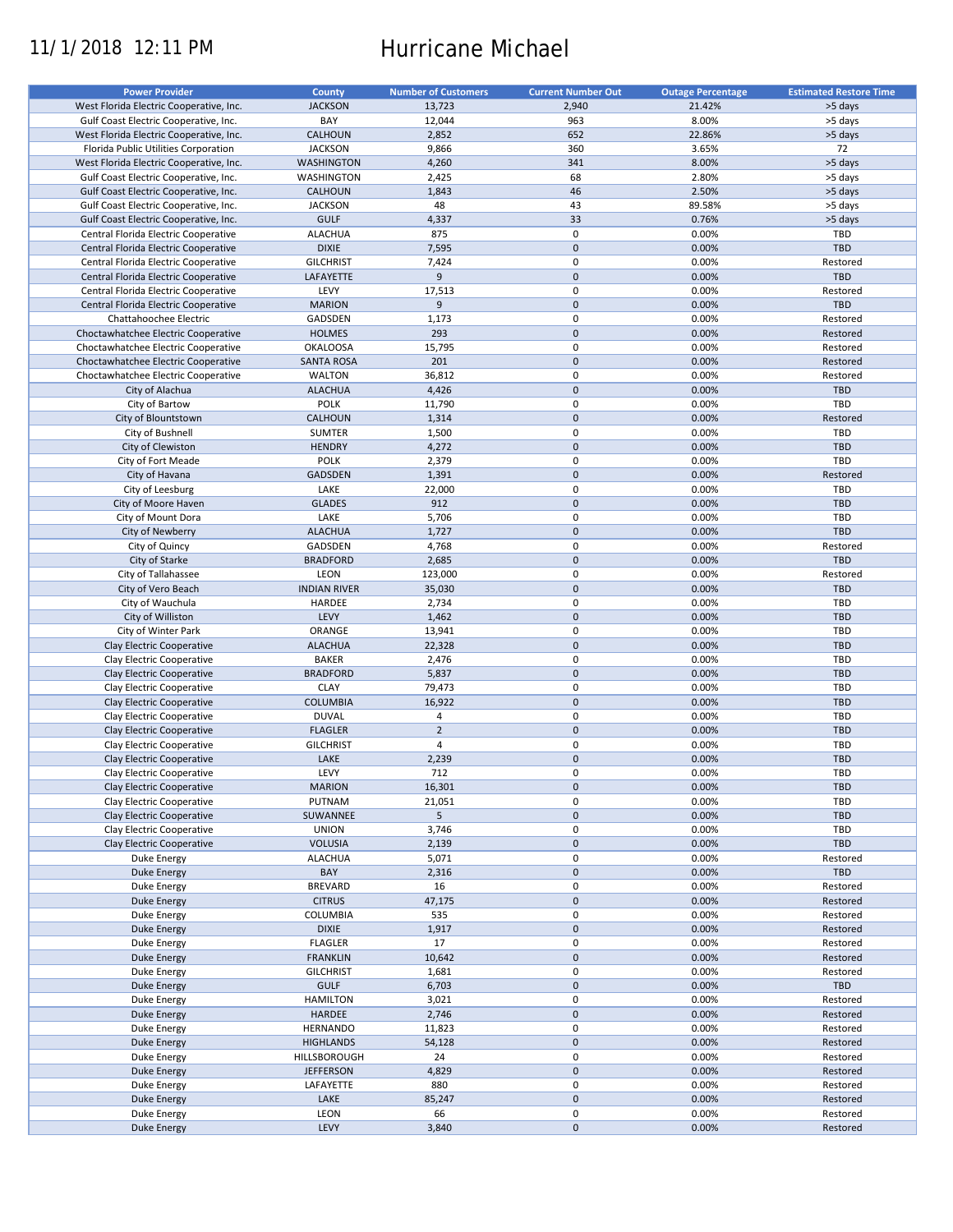## 11/1/2018 12:11 PM Hurricane Michael

| Duke Energy                                        | <b>MADISON</b>      | 4,037          | 0           | 0.00% | Restored   |
|----------------------------------------------------|---------------------|----------------|-------------|-------|------------|
| <b>Duke Energy</b>                                 | <b>MARION</b>       | 66,784         | $\mathbf 0$ | 0.00% | Restored   |
|                                                    |                     |                |             |       |            |
| Duke Energy                                        | ORANGE              | 370,927        | 0           | 0.00% | Restored   |
| Duke Energy                                        | <b>OSCEOLA</b>      | 48,545         | $\mathbf 0$ | 0.00% | Restored   |
| Duke Energy                                        | PASCO               | 140,774        | 0           | 0.00% | Restored   |
|                                                    |                     |                |             |       |            |
| <b>Duke Energy</b>                                 | <b>PINELLAS</b>     | 526,150        | $\mathbf 0$ | 0.00% | Restored   |
| Duke Energy                                        | POLK                | 103,167        | $\mathbf 0$ | 0.00% | Restored   |
|                                                    |                     |                | $\mathbf 0$ |       |            |
| Duke Energy                                        | SEMINOLE            | 154,215        |             | 0.00% | Restored   |
| Duke Energy                                        | <b>SUMTER</b>       | 10,453         | 0           | 0.00% | Restored   |
| <b>Duke Energy</b>                                 | SUWANNEE            | 833            | $\mathbf 0$ | 0.00% | Restored   |
|                                                    |                     |                |             |       |            |
| Duke Energy                                        | <b>TAYLOR</b>       | 6,261          | 0           | 0.00% | Restored   |
| <b>Duke Energy</b>                                 | <b>VOLUSIA</b>      | 81,049         | $\mathbf 0$ | 0.00% | Restored   |
| Duke Energy                                        | WAKULLA             | 7,063          | 0           | 0.00% | Restored   |
|                                                    |                     |                |             |       |            |
| Escambia River Electric Cooperative, Inc.          | <b>ESCAMBIA</b>     | 3,452          | $\mathbf 0$ | 0.00% | <b>TBD</b> |
| Escambia River Electric Cooperative, Inc.          | <b>SANTA ROSA</b>   | 7,544          | $\mathbf 0$ | 0.00% | <b>TBD</b> |
| Florida Keys Electric Cooperative                  | <b>MONROE</b>       | 31,941         | $\mathbf 0$ | 0.00% | <b>TBD</b> |
|                                                    |                     |                |             |       |            |
| Florida Power and Light Company                    | <b>ALACHUA</b>      | 1,245          | 0           | 0.00% | <b>TBD</b> |
| Florida Power and Light Company                    | <b>BAKER</b>        | 5,516          | $\mathbf 0$ | 0.00% | <b>TBD</b> |
|                                                    |                     |                |             |       |            |
| Florida Power and Light Company                    | <b>BRADFORD</b>     | 4,070          | $\pmb{0}$   | 0.00% | <b>TBD</b> |
| Florida Power and Light Company                    | <b>BREVARD</b>      | 312,828        | $\mathbf 0$ | 0.00% | <b>TBD</b> |
| Florida Power and Light Company                    | <b>BROWARD</b>      | 939,530        | $\pmb{0}$   | 0.00% | <b>TBD</b> |
|                                                    |                     |                |             |       |            |
| Florida Power and Light Company                    | CHARLOTTE           | 116,579        | $\mathbf 0$ | 0.00% | <b>TBD</b> |
| Florida Power and Light Company                    | <b>CLAY</b>         | 910            | $\mathbf 0$ | 0.00% | <b>TBD</b> |
|                                                    |                     |                | $\mathbf 0$ |       |            |
| Florida Power and Light Company                    | <b>COLLIER</b>      | 215,499        |             | 0.00% | <b>TBD</b> |
| Florida Power and Light Company                    | <b>COLUMBIA</b>     | 14,144         | 0           | 0.00% | <b>TBD</b> |
| Florida Power and Light Company                    | <b>DESOTO</b>       | 16,855         | $\mathbf 0$ | 0.00% | <b>TBD</b> |
|                                                    |                     |                |             |       |            |
| Florida Power and Light Company                    | <b>DUVAL</b>        | 9              | 0           | 0.00% | <b>TBD</b> |
| Florida Power and Light Company                    | <b>FLAGLER</b>      | 59,608         | $\mathbf 0$ | 0.00% | <b>TBD</b> |
| Florida Power and Light Company                    | <b>GLADES</b>       | 3,508          | 0           | 0.00% | <b>TBD</b> |
|                                                    |                     |                |             |       |            |
| Florida Power and Light Company                    | <b>HARDEE</b>       | 33             | $\mathbf 0$ | 0.00% | <b>TBD</b> |
| Florida Power and Light Company                    | <b>HENDRY</b>       | 9,892          | $\mathbf 0$ | 0.00% | TBD        |
| Florida Power and Light Company                    | <b>HIGHLANDS</b>    | 519            | $\mathbf 0$ | 0.00% | <b>TBD</b> |
|                                                    |                     |                |             |       |            |
| Florida Power and Light Company                    | <b>INDIAN RIVER</b> | 57,796         | 0           | 0.00% | <b>TBD</b> |
| Florida Power and Light Company                    | <b>LEE</b>          | 266,497        | $\mathbf 0$ | 0.00% | <b>TBD</b> |
|                                                    |                     |                |             |       |            |
| Florida Power and Light Company                    | MANATEE             | 188,203        | 0           | 0.00% | TBD        |
| Florida Power and Light Company                    | <b>MARTIN</b>       | 94,739         | $\mathbf 0$ | 0.00% | <b>TBD</b> |
| Florida Power and Light Company                    | MIAMI-DADE          | 1,138,406      | $\pmb{0}$   | 0.00% | <b>TBD</b> |
|                                                    |                     |                |             |       |            |
| Florida Power and Light Company                    | <b>MONROE</b>       | 94             | $\mathbf 0$ | 0.00% | <b>TBD</b> |
| Florida Power and Light Company                    | NASSAU              | 22,701         | $\pmb{0}$   | 0.00% | TBD        |
| Florida Power and Light Company                    | OKEECHOBEE          | 20,142         | $\mathbf 0$ | 0.00% | <b>TBD</b> |
|                                                    |                     |                |             |       |            |
| Florida Power and Light Company                    | ORANGE              | 3              | $\mathbf 0$ | 0.00% | <b>TBD</b> |
| Florida Power and Light Company                    | <b>OSCEOLA</b>      | $\overline{3}$ | $\mathbf 0$ | 0.00% | <b>TBD</b> |
| Florida Power and Light Company                    | PALM BEACH          | 750,041        | $\pmb{0}$   | 0.00% | <b>TBD</b> |
|                                                    |                     |                |             |       |            |
| Florida Power and Light Company                    | PUTNAM              | 20,144         | $\mathbf 0$ | 0.00% | <b>TBD</b> |
| Florida Power and Light Company                    | SARASOTA            | 270,158        | $\mathbf 0$ | 0.00% | TBD        |
|                                                    |                     |                |             |       |            |
| Florida Power and Light Company                    | SEMINOLE            | 55,586         | $\mathbf 0$ | 0.00% | <b>TBD</b> |
| Florida Power and Light Company                    | ST. JOHNS           | 91,015         | 0           | 0.00% | <b>TBD</b> |
| Florida Power and Light Company                    | <b>ST. LUCIE</b>    | 129,369        | $\mathbf 0$ | 0.00% | <b>TBD</b> |
|                                                    |                     |                |             |       |            |
| Florida Power and Light Company                    | SUWANNEE            | 5,025          | $\mathbf 0$ | 0.00% | <b>TBD</b> |
| Florida Power and Light Company                    | <b>UNION</b>        | 1,637          | $\pmb{0}$   | 0.00% | <b>TBD</b> |
|                                                    |                     |                |             |       | <b>TBD</b> |
| Florida Power and Light Company                    | VOLUSIA             | 179,598        | 0           | 0.00% |            |
| Florida Public Utilities Corporation               | <b>CALHOUN</b>      | 759            | $\mathbf 0$ | 0.00% | Restored   |
| Florida Public Utilities Corporation               | LIBERTY             | 696            | 0           | 0.00% | Restored   |
|                                                    |                     |                |             |       |            |
| Florida Public Utilities Corporation               | NASSAU              | 15,989         | $\mathbf 0$ | 0.00% | Restored   |
| Fort Pierce Utilities Authority                    | ST. LUCIE           | 27,630         | 0           | 0.00% | <b>TBD</b> |
| Gainesville (Gainesville Regional Utilities - GRU) | <b>ALACHUA</b>      | 94,473         | $\mathbf 0$ | 0.00% | <b>TBD</b> |
|                                                    |                     |                |             |       |            |
| Glades Electric Cooperative, Inc.                  | <b>GLADES</b>       | 3,015          | 0           | 0.00% | <b>TBD</b> |
| Glades Electric Cooperative, Inc.                  | HARDEE              | $\mathbf 0$    | $\mathbf 0$ |       | <b>TBD</b> |
| Glades Electric Cooperative, Inc.                  | <b>HENDRY</b>       | 3,530          | 0           | 0.00% | <b>TBD</b> |
|                                                    |                     |                |             |       |            |
| Glades Electric Cooperative, Inc.                  | <b>HIGHLANDS</b>    | 7,321          | $\pmb{0}$   | 0.00% | <b>TBD</b> |
| Glades Electric Cooperative, Inc.                  | OKEECHOBEE          | 2,278          | 0           | 0.00% | <b>TBD</b> |
| Green Cove Springs Electric                        | <b>CLAY</b>         | 3,889          | $\mathbf 0$ | 0.00% | <b>TBD</b> |
|                                                    |                     |                |             |       |            |
| Gulf Coast Electric Cooperative, Inc.              | <b>WALTON</b>       | 101            | 0           | 0.00% | TBD        |
| <b>Gulf Power Company</b>                          | BAY                 | 103,367        | $\mathbf 0$ | 0.00% | Restored   |
| <b>Gulf Power Company</b>                          | <b>ESCAMBIA</b>     | 152,984        | 0           | 0.00% | Restored   |
|                                                    |                     |                |             |       |            |
| <b>Gulf Power Company</b>                          | <b>HOLMES</b>       | 2,572          | $\pmb{0}$   | 0.00% | Restored   |
| <b>Gulf Power Company</b>                          | <b>JACKSON</b>      | 1,375          | $\pmb{0}$   | 0.00% | Restored   |
| <b>Gulf Power Company</b>                          | <b>OKALOOSA</b>     | 94,172         | $\pmb{0}$   | 0.00% | Restored   |
|                                                    |                     |                |             |       |            |
| <b>Gulf Power Company</b>                          | <b>SANTA ROSA</b>   | 72,563         | 0           | 0.00% | Restored   |
| <b>Gulf Power Company</b>                          | <b>WALTON</b>       | 23,578         | $\mathbf 0$ | 0.00% | Restored   |
|                                                    | WASHINGTON          | 6,514          | 0           | 0.00% | Restored   |
| <b>Gulf Power Company</b>                          |                     |                |             |       |            |
| Homestead                                          | MIAMI-DADE          | 23,086         | $\mathbf 0$ | 0.00% | <b>TBD</b> |
| Jacksonville (JEA)                                 | <b>CLAY</b>         | 9,994          | 0           | 0.00% | <b>TBD</b> |
|                                                    | <b>DUVAL</b>        | 430,918        | $\pmb{0}$   | 0.00% | <b>TBD</b> |
| Jacksonville (JEA)                                 |                     |                |             |       |            |